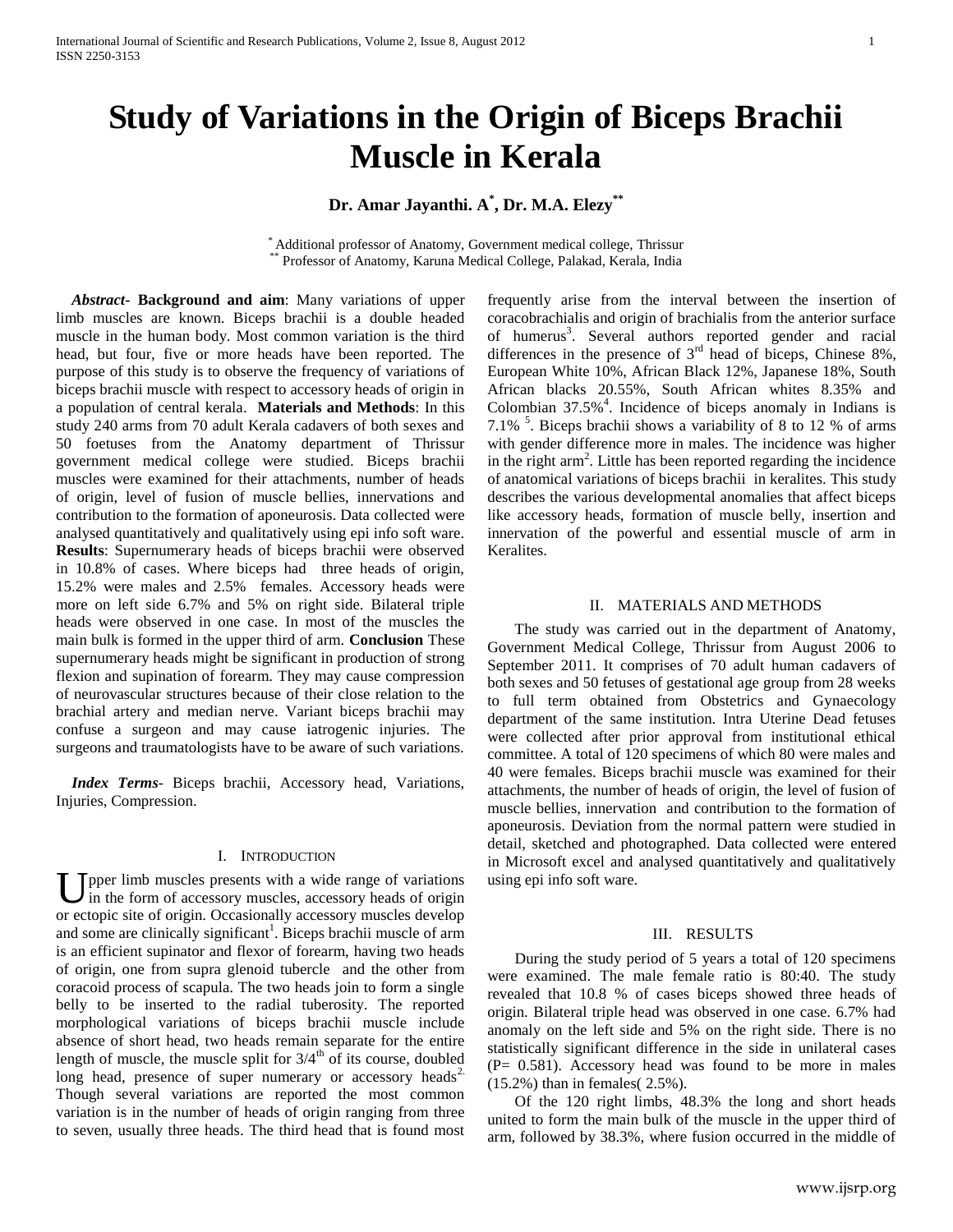arm and in 13.3% cases the two heads remained separate through out its length and united just before forming the tendon in the cubital fossa. On the left side 56.7% fused in the upper third of arm, 35.8% in middle third and 7.5 % cases the fusion occurred in lower one third of arms. This difference is not statistically significant ( $P= 0.239$ ).

Biceps received its innervation from musculocutaneous nerve in 80 % of cases. In 20.8% of cases musculocutaneous nerve was found to be variable, either absent or shows deviation in its course or was connected to median nerve in the arm. Musculocutaneous nerve was absent in 2.5% of cadavers with equal preponderance of the side  $(P= 0.687)$ . In cases where musculocutaneous nerve was absent innervation was received through median nerve.

The tendon of biceps brachii inserted normaly in all the cases. Contribution to aponeurosis and its attachment to the posterior border of ulna could not be traced in all cases hence statistical analysis was not done.

## IV. DISCUSSION

Biceps brachii muscle is most variable in terms of number and morphology of its heads of origin. Previous studies shows the incidence of accessory heads of biceps to be rare in Indian population. It is found to be  $2\%$  in Indians according to Vollala<sup>6</sup>,  $5\%$  in South Indians as reported by Lokanadham<sup>7</sup>, 3.7% in Srilankan population as reported by Ilayperuma<sup>8</sup> and 7.1to 18.3 % according to Vinnakota<sup>5</sup>. The standard anatomy text book by Susan Standring gives the incidence of biceps anomaly to be 10 % which concurs with the observations of this study and also with Bergman et al in white Europeans<sup>9</sup>.

Of the reported variations like absence of short head, doubled long head additional origins from the articular capsule of the glenohumeral joint and tuberosities of the humerus, a bifurcated tendon, and the presence of multiple heads with origins from the coracoid process<sup>10</sup>. and heads of more than three, in this study we observed  $3<sup>rd</sup>$  head from greater tuberosity of humerus in one case(figure.1), doubled long head in another and the muscle bellies joining just before tendon formation in one case(figure 2). Rodriguez-Niedenfuhr et al, classified the supernumerary heads from humerus based on origin and location into superior, inferomedial and inferolateral types<sup>4</sup>. The most common type of third head is described as the inferomedial type that arises from the anterior surface of humerus between the insertion of coracobrachialis and origin of brachialis(Figure 3). Gray's anatomy describes the incidence of infero medial type as 10%. In the present study the accessory head observed to be 10.8% subjects supports the observations of Johnson in grays anatomy. In human, where long head of coracobrachialis is absent, the third head of biceps brachii which arises in continuity with the insertion of coracobrachialis may represent a remnant of long head of coracobrachialis the ancestral hominoid condition, as reported by Rodriguez – Niedenfuhr<sup>4</sup>.

In this study bilateral triple head is seen in one case out of the 120 bodies, though Kousuki etal reported it to be asymmetrical. The two heads of biceps brachii fuse to form the main bulk of muscle at variable levels but commonly at about the junction of middle and lower one third of  $arm<sup>10</sup>$ . In the present study the fusion of two bellies occurred mostly in upper third of arm on both sides.

The three muscles of front of arm are innervated by musculocutaneous nerve carrying fibers from ventral rami of  $5<sup>th</sup>,6<sup>th</sup>$  and  $7<sup>th</sup>$  cervical rootlets. It is presumed that development of biceps brachii muscle is likely to influence the course and branching pattern of musculocutaneous nerve $11$ .

Variations in the course and distribution of musculocutaneous nerve have been reported as  $22\%$  by Chitra<sup>12</sup>, which is close to our finding of 20.8% where the nerve is found to be anomalous.

Several authors found a male preponderance of accessory head and the incidence was higher in the right arm, suspecting a functional adaptation in people who show excessive physical activity. The result of the present study having a male preponderance of 15.2% is in agreement with the findings of previous authors namely Bergman etal, Asvat etal but more on left side (6.7%). This difference in gender as well as side is found to be non significant.  $(P= 0.581)$ . Studies by Khaledpour and Rai Ranade reported the prevalence in males to be 31.2% and  $4.81\%$  respectively<sup>4</sup>.

Muscles of front of arm develop from myogenic precursor cells that arise from ventral dermomyotome of somites. Molecular changes occurring in these precursor cells induce muscle development. Muscle regulatory genes like Pax 3 and Myf 5are activated and transcription factors like Myo D, myogenin and myogenic regulatory factors are expressed. Further growth of muscle occurs by fusion of myoblasts and myotubes and later are invested by connective tissue<sup>13</sup>. Variation of muscle patterns may be a result of altered signaling or stimulus between mesenchymal cells. Different views exist for the presence of supernumerary heads of biceps brachii especially the inferomedial type. One school of thought is that these accessory heads of biceps may be due to the musculocutaneous nerve that pierces biceps and cause a longitudinal splitting of myotubules which get a covering of connective tissue and becomes a separate belly.

The accessory head may or may not give extra strength to the muscle but these heads become relevant during surgical intervention of the arm especially after humeral fracture, where they may or may not cause displacement of fracture fragments of humerus. Because of its close relation with median nerve and brachial artery neurovascular symptoms have been reported due to compression. Accessory heads without an intervening artery or nerve are useful for flap surgery as they would be expandable than the two main heads.

Embryological studies by Testut, described the variation as a portion of brachialis muscle where its distal insertion has been translocated from ulna to the radius. This supports the hypothesis of functional adaptation<sup>5</sup>. Lokanatham suggested that presence of supernumerary medial heads was due to the musculocutaneous nerve piercing the brachialis muscle and producing a supernumerary separate head.

#### V. CONCLUSION

Muscle actions may be predicted from a knowledge of their attachments. Most muscles play a role in some movement and a knowledge of this is of considerable importance in the diagnosis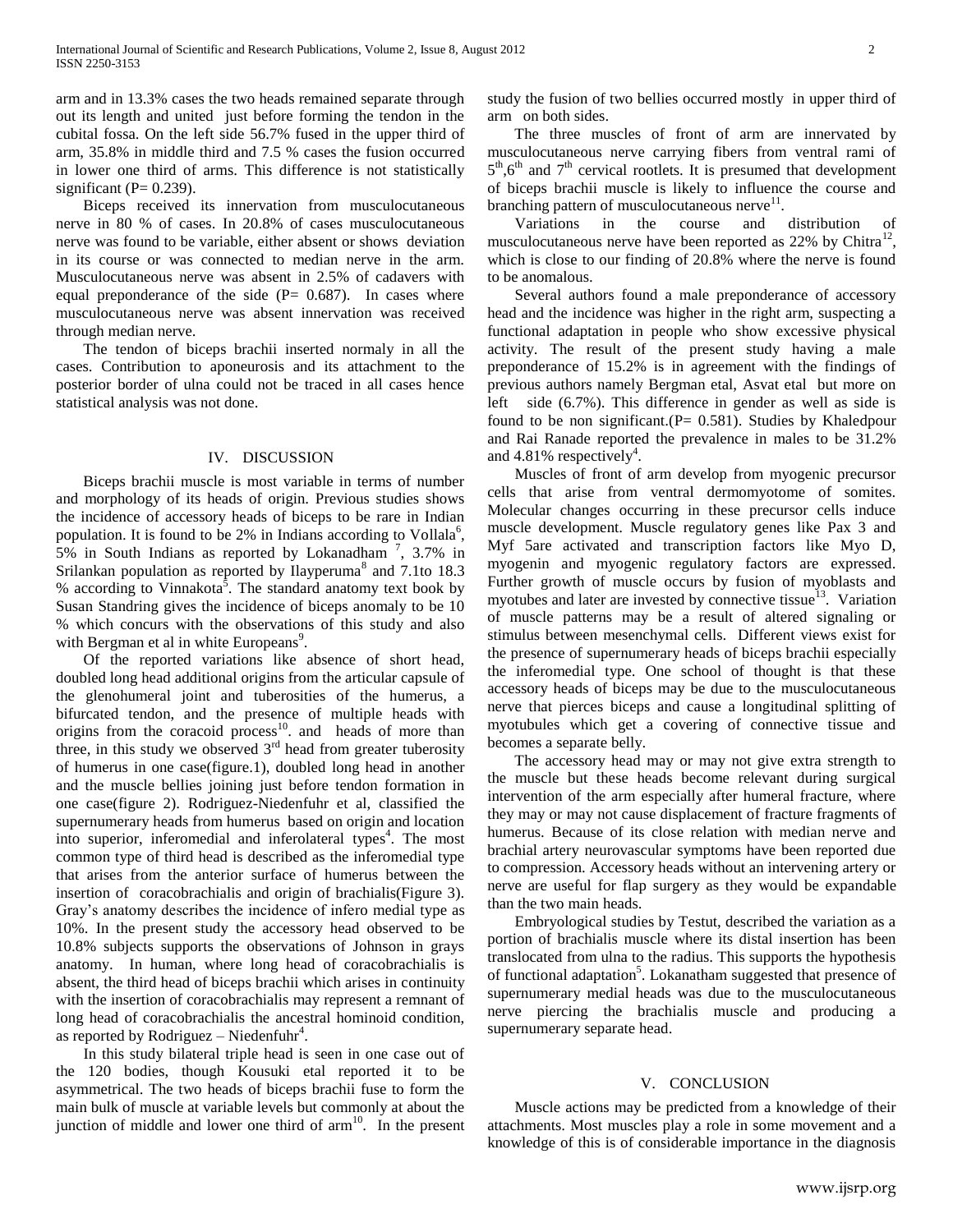of muscle paralysis, an essential element in determining the presence, site and degree of injury to nerves. The data collected in the present study may help surgeons during surgical procedures and management of disorders of upper limb.

### ACKNOWLEDGEMENT

We specially wish to thank *Dr. Razim A.E,* lecturer in Anatomy for the invaluable support and coordinated work to organize this case study.

#### **REFERENCES**

- [1] Keith L Moore and T V N Persuad, The Muscular System. The Developing Human Clinically Oriented Embryology; 7<sup>th</sup> edition Elsevier, 406
- [2] Akhilandeswari B Supernumerary head of biceps brachii. International Journal of Anatomical variations 2010; 3: 214-215.
- [3] Anjali aggarwal, Harjeet Kaur, Daizy Sahni, Adity a Aggarwal. Fourheaded biceps brachii muscle with variant course of musculocutaneous nerve: anatomical and clinical insight. International Journal of Anatomical variations 2009; 2: 127 – 128.
- [4] Rai R, Ranade A V, Prabhu L V et al. Third head of biceps brachii in an Indian population. Singapore Med J. 2007; 48 (10): 929 – 931.
- [5] Vinnakota Sunitha, Bhattom Narasingarao. Bilateral three headed biceps brachii – A case report. People's Journal of Scientific Research. 2011 July vol 4 (2), 53-54.
- [6] Vollala VR, Nagabhooshana S, Bhat SM, Potu BK, Rakesh V. Multiple accessory structures in the upper limb of a single cadaver – case report. Singapore Med J 2008; 49 (9) e 256.
- [7] Lokanadham S and Subhadra Devi V. Unusual presentation of supernumerary head of biceps brachii muscle in South Indian population. World Journal of medical Sciences. 2011; 6 (3): 115 -120.
- [8] Ilayperuma I, Nanayakkara G & Palahepitiya N. Incidence of humeral head of biceps brachii muscle - Anatomical insight. Int J Morphol 2011; 29(1):221-225.
- [9] David Johnson. Susan Standring. Grays anatomy 39<sup>th</sup> edition; 2005: Elsivier  $835 - 55$ .
- [10] Text book of Anatomy Hollinshead p352, edition, publisher.
- [11] Hitendra Kumar, Srijit Das, Gayatri Rath. An anatomical insight into the third head of biceps brachii muscle – clinical study. Bratisl Lek Listy. 2008; 109 (2) 76 – 78.
- [12] Chitra.R. Various types of inter communication between musculocutaneous nerve and median nerves: Annals of Indian Academy of Neurology 2007; Vol 10: 100 – 104.
- [13] Keith L Moore and Persuad T V N, The Muscular System. The Developing Human Clinically Oriented Embryology. 2009; 8<sup>th</sup> edition: p358 -62. Elsevier.

### AUTHORS

**First Author** – **Dr. Amar Jayanthi. A Date of birth** : 19.05.1960. **Qualification**: MBBS1987, MS (Anatomy) 1997, University of Kerala.Senior Residency in Obstetrics and Gynaecology 1989, Foundation course in Palliative Medicine 2006. **Extra curricular activity**: Served the community through National Service Scheme as student volunteer, under Kerala University from 1976 to 1985 and as Programme officer of National Service Scheme under Calicut university from 1999 to 2002. **Awards**: best paper award for embryology in 58th National Conference of Anatomical Society of India at Dr. Dy Patil Medical College, PUNE in 2011. **Member** of Anatomical Society of India, Society of Clinical Anatomists and Indian Medical Association. **Publications** : one in National Journal, Presented papers and chaired sessions in national conferences., email ID [jayanthiamar@yahoo.co.in,](mailto:jayanthiamar@yahoo.co.in) mobile no. 9447698881

**Second Author** – Author name, qualifications, associated institute (if any) and email address. Dr. M.A. Elezy, BSC, MBBS, MD(Anatomy), Former professor and head of the department ofanatomy, Government medical college, thrissur, email ID [elezyma@gmail.com,](mailto:elezyma@gmail.com) mobile: 9445169063